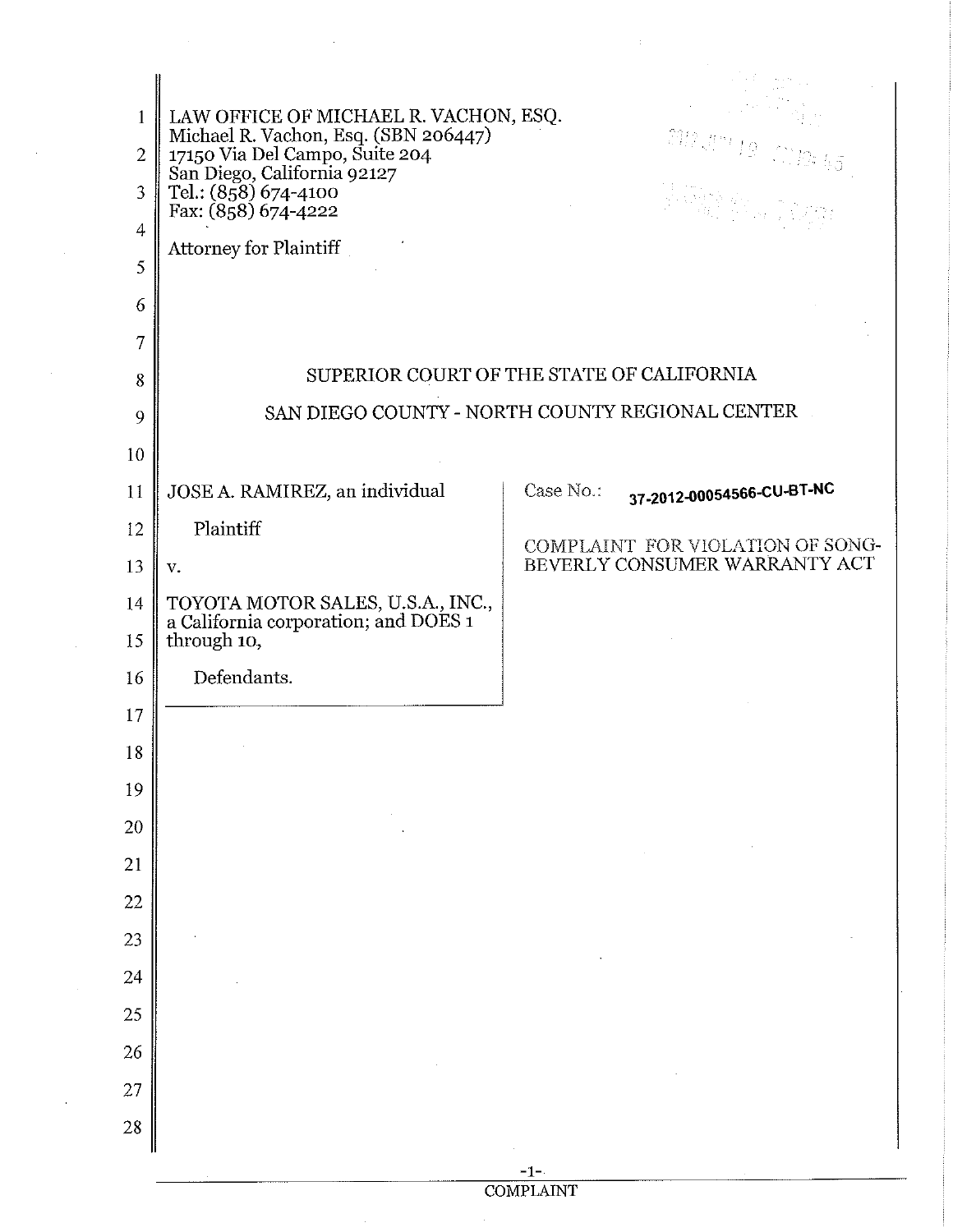| $\mathbf{1}$   | <b>SUMMARY</b>                                                                             |  |  |
|----------------|--------------------------------------------------------------------------------------------|--|--|
| $\sqrt{2}$     | This is a "lemon law" lawsuit relating to a defective 2012 Toyota Corolla.<br>1.           |  |  |
| 3              | On least three occasions while it was under warranty Plaintiff took the Toyota Corolla in  |  |  |
| $\overline{4}$ | for repair of a defect that causes the steering and/or breaking systems to malfunction in  |  |  |
| 5              | a dangerous manner. However, Defendant Toyota Motor Sales, U.S.A., Inc. was either         |  |  |
| 6              | unable or unwilling to properly diagnose and repair the defect. Accordingly, under the     |  |  |
| 7              | "lemon law" Toyota is obligated to repurchase the Toyota Corolla. Plaintiff is also        |  |  |
| 8              | entitled to a civil penalty based on Toyota's willful violation of the lemon law.          |  |  |
| 9              | <b>PARTIES</b>                                                                             |  |  |
| $-10$          | Plaintiff Jose A. Ramirez is an individual residing in Oceanside, California.<br>2.        |  |  |
| 11             | Defendant Toyota Motor Sales, U.S.A., Inc. (hereafter "Toyota"), is<br>3.                  |  |  |
| 12             | California corporation that does business throughout this State, including San Diego       |  |  |
| 13             | County.                                                                                    |  |  |
| 14             | Plaintiff does not know the true names and capacities, whether corporate,<br>4.            |  |  |
| 15             | partnership, associate, individual or otherwise of Defendants sued herein as Does 1        |  |  |
| 16             | through 10, inclusive, under the provisions of section 474 of the California Code of Civil |  |  |
| 17             | Procedure. Defendants Does 1 through 10, inclusive, are in some manner responsible         |  |  |
| 18             | for the acts, occurrences and transactions set forth herein, and are legally liable to     |  |  |
| 19             | Plaintiff. Plaintiff will seek leave to amend this Complaint to set forth the true names   |  |  |
| 20             | and capacities of the fictitiously named Defendants together with appropriate charging     |  |  |
| 21             | allegations when ascertained.                                                              |  |  |
| 22             | All acts of corporate employees as alleged were authorized or ratified by an<br>5.         |  |  |
| 23             | officer, director or managing agent of the corporate employer.                             |  |  |
| 24             | FACTS                                                                                      |  |  |
| 25             | On or about April 4, 2012, Plaintiff purchased that certain 2012 Toyota<br>6.              |  |  |
| 26             | Corolla with vehicle identification number 2T1BU4EEXCC816653 (the "Toyota Corolla")        |  |  |
| 27             | from Toyota of Escondido in Escondido, California.                                         |  |  |
| 28             |                                                                                            |  |  |
|                |                                                                                            |  |  |

ï

-2- COMPLAINT

 $\alpha$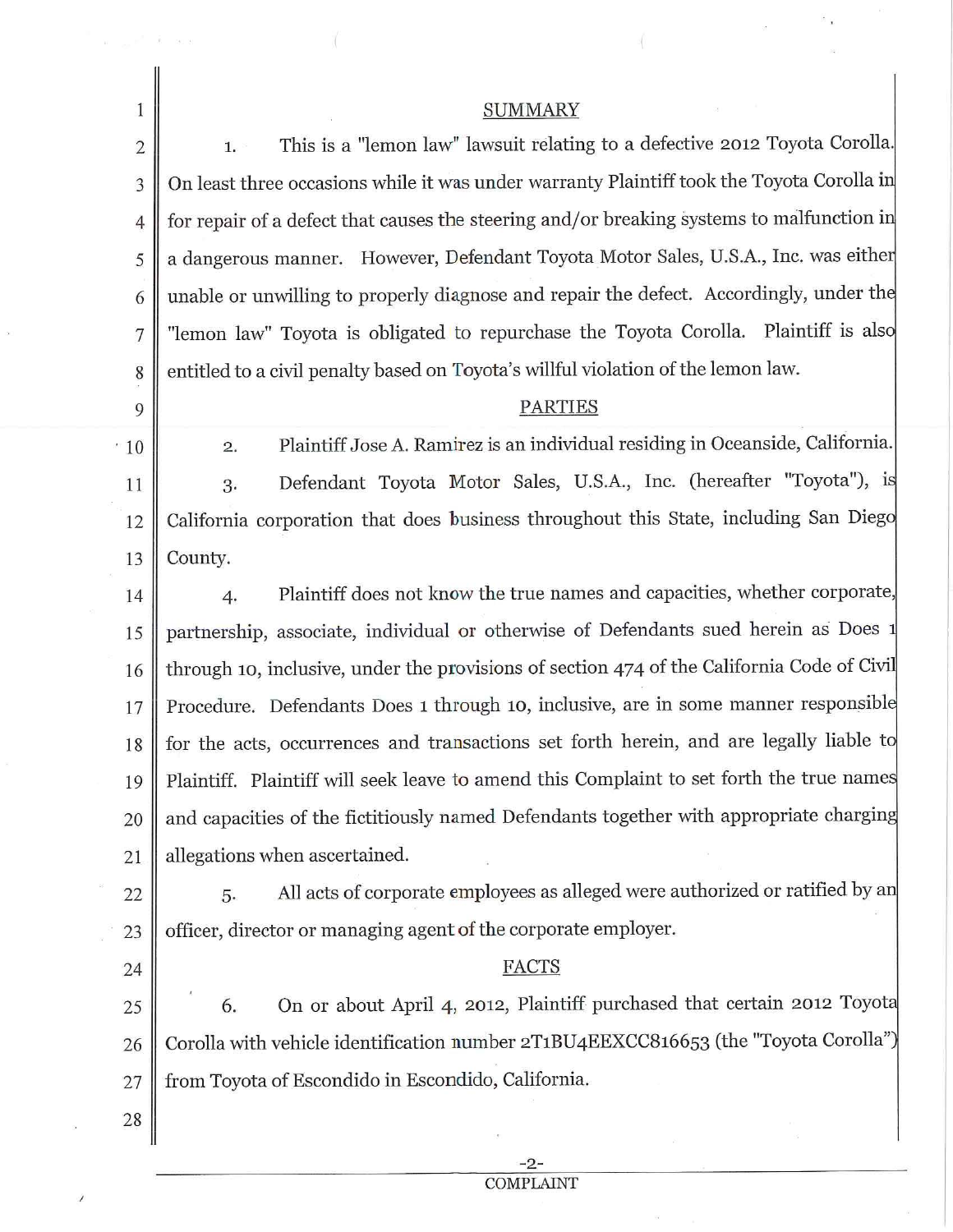7, On or about May 22, 2012, Plaintiff returned the Toyota Corolla to Toyot of Escondido for repair of a defect that causes the steering and/or breaking systems to malfunction in a dangerous manner (the "Defect"). Toyota of Escondido is one o Toyota's authorized warranty repair facilities in this State. Toyota of Escondid returned the Toyota Corolla to Plaintiff without properly repairing the Defect.

8. On or about June 4, 2012, Plaintiff returned the Toyota Corolla to Toyot of Escondido for repair of the Defect. However, Toyota of Escondido thereafte returned the Toyota Corolla to Plaintiff without properly repairing the Defect.

9 10 11 12 9. On or about June 5, 2012, Plaintiff returned the Toyota Corolla to Toyota Carlsbad for repair of the Defect. Toyota Carlsbad is also one of Toyota's authorize warranty repair facilities in this State. Toyota Carlsbad also returned the Toyota Coroll to Plaintiff without properly repairing the Defect.

## FIRST CAUSE OF ACTION

(Violation of the Song-Beverly Consumer Warranty Act)

16 17 10. through 9. Plaintiff incorporates by reference the allegations set forth in paragraphs

18

21

23

27

28

13

14

15

1

2

3

4

5

6

7

8

11. Toyota is the warrantor of the Toyota Corolla's express warranty.

19 20 12. Pursuant to the Toyota Corolla's express warranty, Toyota undertook t preserve or maintain the utility or performance of the Toyota Corolla or provid compensation if there was a failure in such utility or performance.

22 13. The Toyota Corolla has and has had serious defects and nonconformitie to warranty including, but not limited to, the Defect described above.

24 25 26 14. Under the Song-Beverly Consumer Warranty Act (the "Warranty Act"), the Toyota Corolla is a "consumer good" leased primarily for family or household purpose and Plaintiff has used the vehicle primarily for those purposes.

> Plaintiff is a "buyer" of consumer goods under the Warranty Act. 15.

> > **COMPLAINT**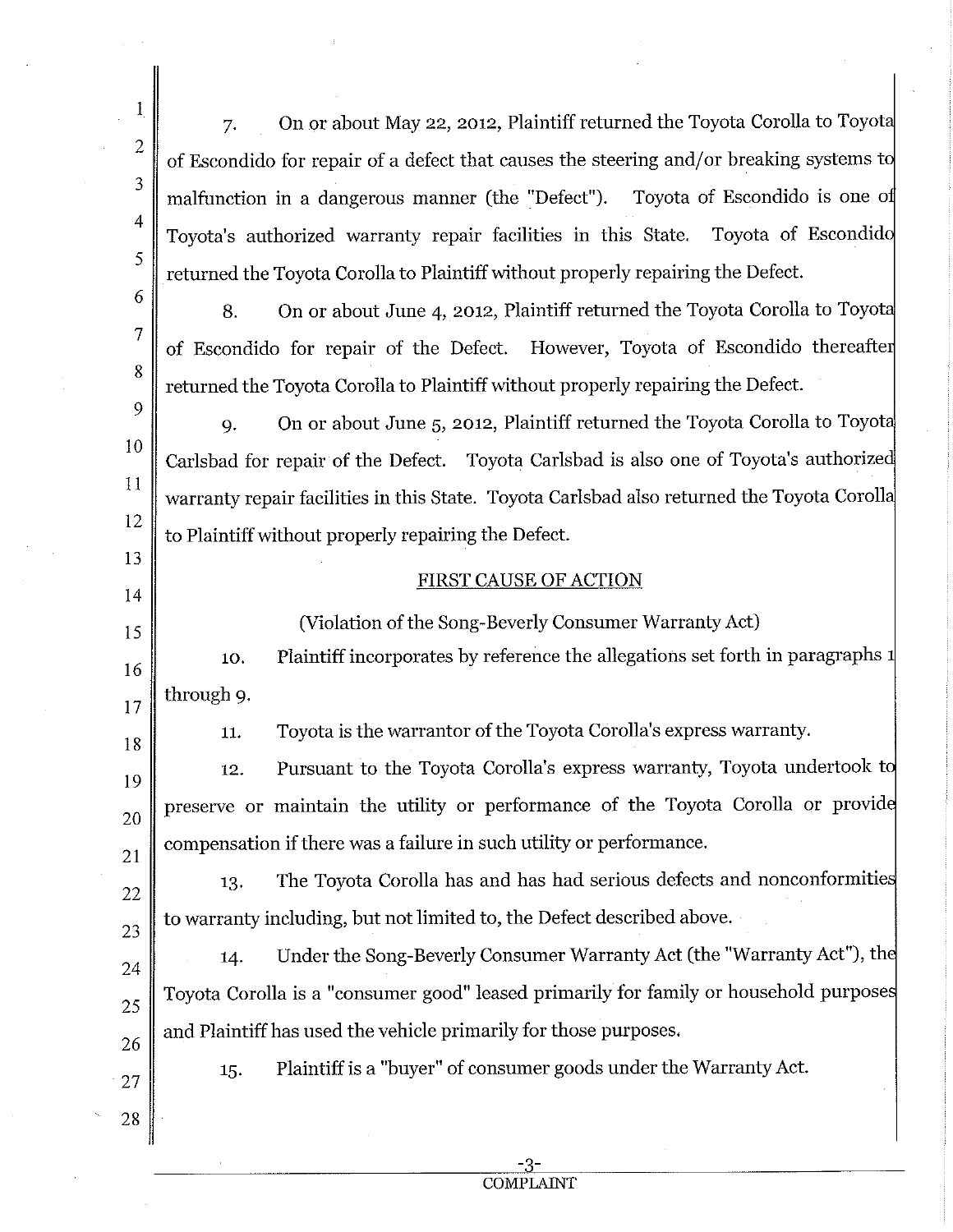16. Defendant Toyota is a "manufacturer" and/or "distributor" under the Warranty Act.

1

2

3

4

5

6

7

8

9

10

]I

12

13

. 14

15

16

19

20

21

22

23

24

25

26

27

28

17. The foregoing defects and nonconformities to warranty manifeste themselves within the applicable express warranty period. The nonconformitie substantially impair the use, value and/or safety of the Toyota Corolla.

18. Plaintiff delivered the vehicle to authorized repair facilities for Toyot vehicles for repair of the nonconformities on numerous occasions.

19. Such authorized repair facilities were unable to conform the Toyot Corolla to the applicable express warranties after a reasonable number of attempts.

20. By failure of Toyota to remedy the defects as alleged above, or to issue a refund or replacement, Toyota is in breach of its obligations under the Act.

21. Plaintiff is entitled to justifiably revoke acceptance of Toyota Corolla unde the Warranty Act.

22. Under the Warranty Act, Plaintiff is entitled to reimbursement of al payments made towards the Toyota Corolla (less the amount directly attributable to Plaintiff's use of the Toyota Corolla prior to discovery of the nonconformities).

17 18 23. Plaintiff is entitled to damages resulting from Toyota's failure to compl with its obligations under the Warranty Act.

24. Plaintiff is entitled under the Warranty Act to recover as part of th judgment a sum equal to the aggregate amount of costs and expenses, including attorney's fees, reasonably incurred in connection with the commencement an prosecution of this action.

25. Plaintiff is entitled, in addition to the other amounts recovered, to a civi penalty of up to two times the amount of actual damages because Toyota willfully faile to comply with its responsibilities under the Warranty Act.

## PRAYER FOR RELIEF

Plaintiff prays for judgment against Defendants, as follows:

COMPLAINT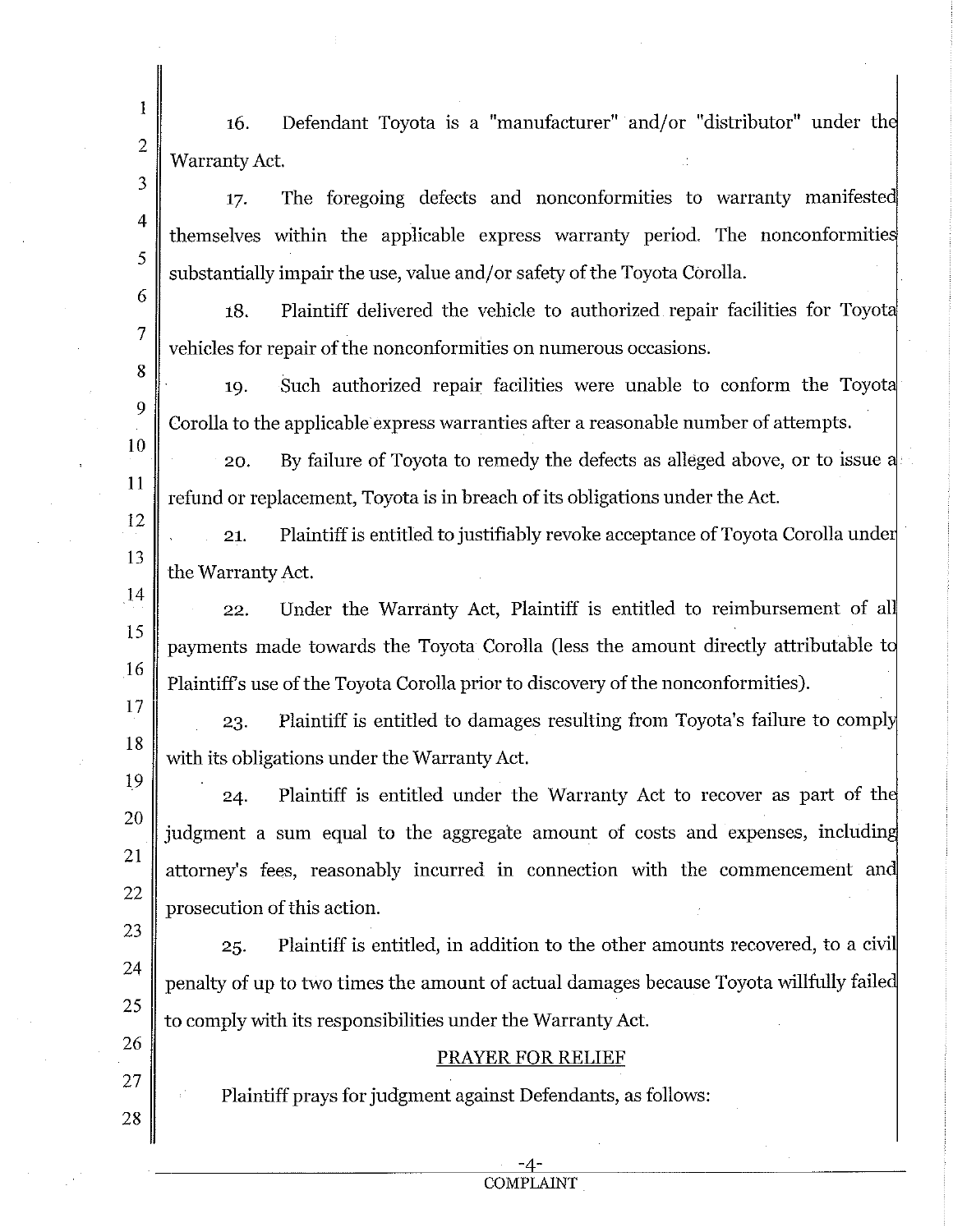| 1              | For general damages in an amount to be proven at trial;<br>1.                 |                                                                                 |  |  |
|----------------|-------------------------------------------------------------------------------|---------------------------------------------------------------------------------|--|--|
| $\overline{2}$ | For rescission of the purchase contract and restitution of \$42,604.96;<br>2. |                                                                                 |  |  |
| 3              | For a civil penalty of \$83,209.92 under the Warranty Act;<br>3.              |                                                                                 |  |  |
| $\overline{4}$ | For prejudgment interest at the legal rate;<br>4.                             |                                                                                 |  |  |
| 5              | 5.                                                                            | For attorney's fees, costs of suit, and out-of-pocket expenses; and             |  |  |
| 6              | 6.                                                                            | For such other and further relief as the Court deems just and proper under      |  |  |
| 7              | the circumstances.                                                            |                                                                                 |  |  |
| 8              |                                                                               |                                                                                 |  |  |
| 9              |                                                                               | LAW OFFICE OF MICHAEL R. VACHON, ESQ.<br>Attorney for Plaintiff Jose A. Ramirez |  |  |
| 10             | Date: June 18, 20112                                                          |                                                                                 |  |  |
| 11             |                                                                               | Michael R. Vachon, Esq.                                                         |  |  |
| 12             |                                                                               |                                                                                 |  |  |
| 13<br>14       |                                                                               |                                                                                 |  |  |
| 15             |                                                                               |                                                                                 |  |  |
| 16             |                                                                               |                                                                                 |  |  |
| 17             |                                                                               |                                                                                 |  |  |
| 18             |                                                                               |                                                                                 |  |  |
| 19             |                                                                               |                                                                                 |  |  |
| 20             |                                                                               |                                                                                 |  |  |
| 21             |                                                                               |                                                                                 |  |  |
| 22             |                                                                               |                                                                                 |  |  |
| 23             |                                                                               |                                                                                 |  |  |
| 24             |                                                                               |                                                                                 |  |  |
| 25             |                                                                               |                                                                                 |  |  |
| 26             |                                                                               |                                                                                 |  |  |
| 27             |                                                                               |                                                                                 |  |  |
| 28             |                                                                               |                                                                                 |  |  |
|                |                                                                               |                                                                                 |  |  |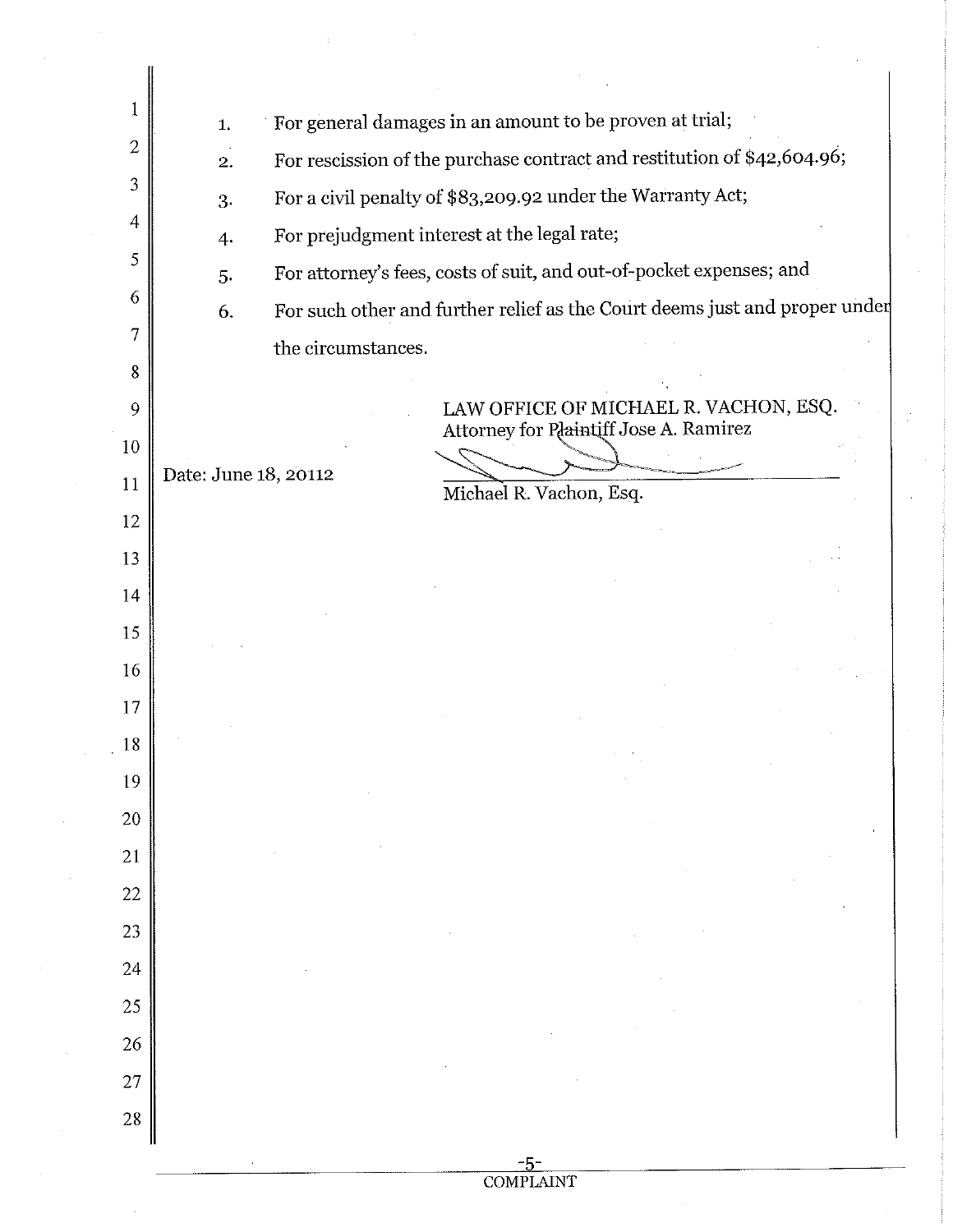| $\overline{2}$<br>3 | LAW OFFICE OF MICHAEL R. VACHON, ESQ.<br>Michael R. Vachon, Esq. (SBN 206447)<br>17150 Via Del Campo, Suite 204<br>San Diego, California 92127<br>Tel.: (858) 674-4100 |                               |  |  |
|---------------------|------------------------------------------------------------------------------------------------------------------------------------------------------------------------|-------------------------------|--|--|
| $\overline{4}$      | Fax: (858) 674-4222                                                                                                                                                    |                               |  |  |
| 5                   | Attorney for Plaintiff                                                                                                                                                 |                               |  |  |
| 6                   |                                                                                                                                                                        |                               |  |  |
| 7                   |                                                                                                                                                                        |                               |  |  |
| 8                   | SUPERIOR COURT OF THE STATE OF CALIFORNIA                                                                                                                              |                               |  |  |
| 9                   | SAN DIEGO COUNTY - NORTH COUNTY REGIONAL CENTER                                                                                                                        |                               |  |  |
| 10                  |                                                                                                                                                                        |                               |  |  |
| 11                  | JOSE A. RAMIREZ, an individual                                                                                                                                         | Case No.:                     |  |  |
| 12                  | Plaintiff                                                                                                                                                              | PLAINTIFF'S VENUE DECLARATION |  |  |
| 13                  | V.                                                                                                                                                                     |                               |  |  |
| 14                  | TOYOTA MOTOR SALES, U.S.A., INC., a California corporation; and DOES 1                                                                                                 |                               |  |  |
| 15                  | through 10,                                                                                                                                                            |                               |  |  |
| 16                  | Defendants.                                                                                                                                                            |                               |  |  |
| 17                  |                                                                                                                                                                        |                               |  |  |
| 18                  |                                                                                                                                                                        |                               |  |  |
| 19                  |                                                                                                                                                                        |                               |  |  |
| 20                  |                                                                                                                                                                        |                               |  |  |
| 21                  |                                                                                                                                                                        |                               |  |  |
| 22                  |                                                                                                                                                                        |                               |  |  |
| 23                  |                                                                                                                                                                        |                               |  |  |
| 24                  |                                                                                                                                                                        |                               |  |  |
| 25                  |                                                                                                                                                                        |                               |  |  |
| 26                  |                                                                                                                                                                        |                               |  |  |
| 27                  |                                                                                                                                                                        |                               |  |  |
| 28                  |                                                                                                                                                                        |                               |  |  |
|                     |                                                                                                                                                                        |                               |  |  |

-1-